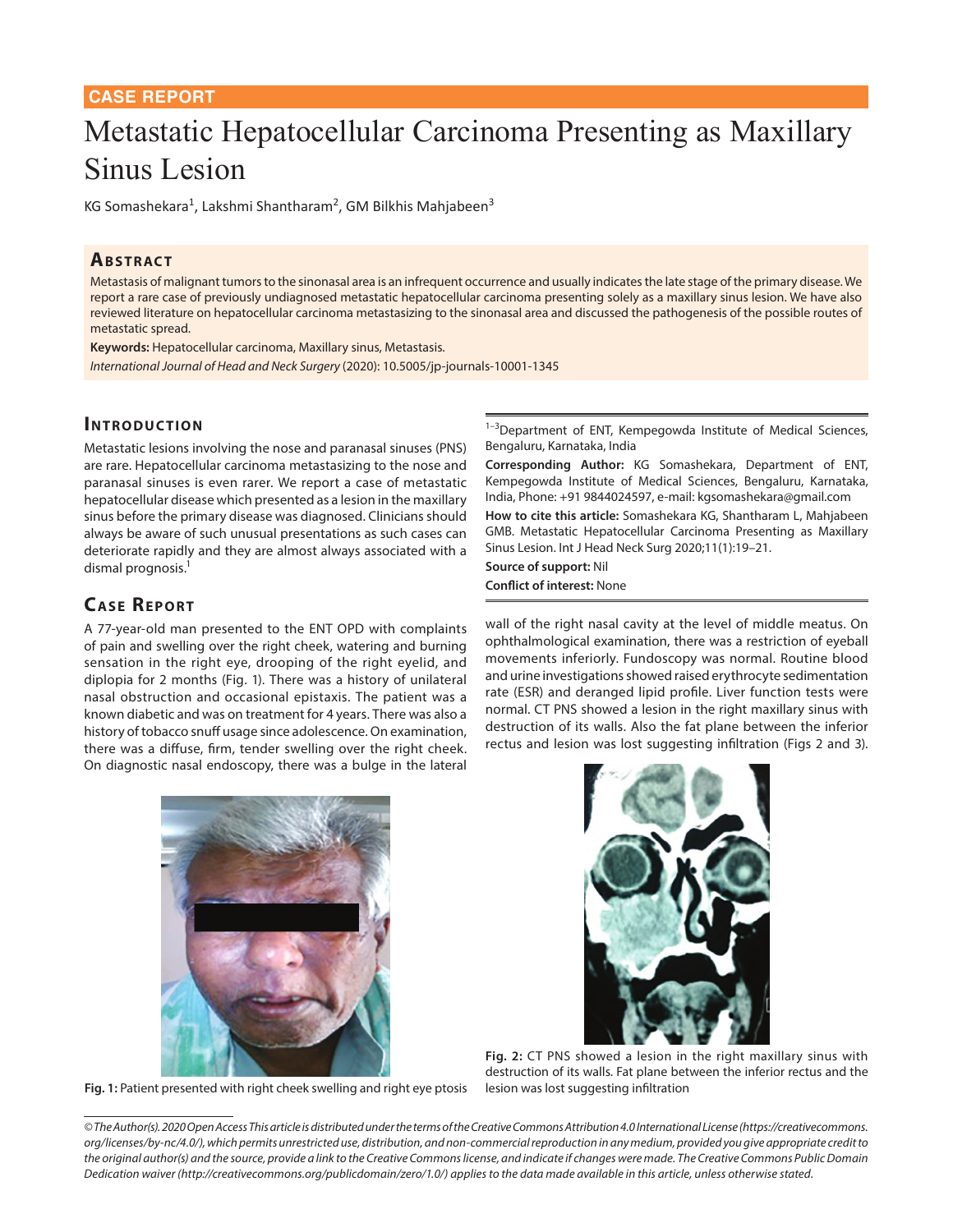

**Fig. 3:** CT PNS showing maxillary sinus and tumor destroying the walls. Fat plane between the inferior rectus and the lesion was lost suggesting infiltration

The diagnostic nasal endoscopy was repeated and a nick was made over the lateral wall bulge which revealed a protruding mass. Biopsy was done following which there was torrential bleeding. It was controlled with anterior nasal packing. Histopathological analysis was suggestive of metastatic hepatocellular carcinoma. On further evaluation, multifocal hepatic lesions suggestive of hepatocellular carcinoma with secondaries were discovered on abdomen CT. It also showed bilateral adrenal nodular metastatic deposits, a thin wall nonenhancing uniloculated cyst in the tail of pancreas, and a lytic lesion involving the left ischium and L1 vertebra. PET CT scan revealed few scattered tiny nodular lesions in bilateral lung parenchyma. A panel of immunohistochemical studies on the maxillary sinus lesion showed neoplastic cells staining positive for Hep Par 1 (Fig. 4) and cytokeratin. This confirmed the diagnosis of metastatic hepatocellular disease.

## **Dis c u s sio n**

Malignant lesions of the sinonasal region constitute less than 1% of all malignancies, majority of these being primary in origin with metastatic lesions being relatively rare.<sup>2</sup> The most common primary sources to metastasize to the sinonasal area in decreasing order are kidneys (49%), lungs (12%), urogenital area (12%), breast (9%), and gastrointestinal tract (6%).<sup>3,4</sup>

Hepatocellular carcinoma, which is among the most common malignancies around the world, has a high potential for metastasis.<sup>5</sup> At the moment of diagnosis, about 50% of the patients have distant metastasis.<sup>6</sup> But metastasis of hepatocellular carcinoma to the head and neck regions is uncommon.<sup>7</sup> The most frequent metastatic sites of hepatocellular carcinoma are lungs (18.1–49.2%), lymph nodes (26.5–41.7%), adrenal glands (8.4–15.4%), and bones (4.2–16.3%).<sup>8</sup> Very rarely, cases of hepatocellular carcinoma metastasizing to mandible, maxilla, orbital cavity, oral cavity, larynx, pituitary gland, nasal cavity, and paranasal sinuses have been reported.<sup>9</sup>

Therefore, hepatocellular carcinoma metastasizing to the sinonasal area is indeed a very rare occurrence.

To our knowledge, only 25 cases of hepatocellular carcinoma metastasizing to the sinonasal area are reported in the literature, in which 10 cases had metastasis to maxillary sinus.<sup>7-16</sup>

Most of the patients with hepatocellular carcinoma metastasizing to the sinonasal region were men and in the age



**Fig. 4:** Immunohistochemical study of the biopsy of the maxillary sinus lesion showing neoplastic cells positive for Hep Par 1 antibody

group of 50–70 years.<sup>7</sup> According to Okada, this gender and age predilection is so because the primary hepatocellular carcinoma occurs mostly in men aged 45–60 years, and it takes several years to metastasize to the sinonasal area.<sup>10</sup>

Epistaxis was the presenting symptom in majority of the patients, more so if the metastasis was in the maxillary sinus. $7^{11}$ Headache, diplopia, and visual impairment were more common with tumors in the sphenoid sinus. Our case, on the contrary, presented with cheek pain and eye symptoms such as ptosis, diplopia, and watering of the eye.

The pathogenesis of the metastatic spread of hepatocellular carcinoma could be through both haematogenous and lymphatic routes. In cases where metastasis is found in the lungs, the spread could be via the conventional route, i.e., the caval venous system thence to the pulmonary circulation and then from the heart to the sinuses via the arteries of the head and neck region.<sup>3,4</sup> In cases where metastasis was not found in the lungs, Nahum and Bailey proposed an unusual retrograde pattern of tumor spread.<sup>4</sup> A retrograde flow occurs in the prevertebral and vertebral venous system when there is raised intrathoracic or intra-abdominal pressures as there are no valves. Such a retrograde flow could reach as far as the pterygoid plexus, cavernous sinus, and superior portion of pharyngeal plexus and hence reach the paranasal sinuses.

Metastasis to the sinonasal region is associated with advanced disease and poor clinical outcome.<sup>12</sup> The mean survival of such patients ranges from 4 weeks to 26 months.<sup>11,12</sup> Treatment modalities for such extensive metastasis include palliative radiotherapy, systemic chemotherapy, and symptomatic palliation such as transcatheter embolization to control nasal bleeding or surgical excision and electrocautery of a bulky tumor.<sup>1,11,12</sup>

As is seen in this case, the symptoms and signs of the sinonasal metastasis may be the initial manifestation of advanced malignancies. Since the prognosis is poor and outcome is fatal, metastatic tumors should always be included in the differential diagnosis of rapidly growing sinonasal lesions.<sup>1</sup>

## **Re f e r e n c e s**

- 1. Liu CY, Chang LC, et al. Metastatic hepatocellular carcinoma to the nasal cavity: A case report and review of literature. J Cancer Sci Ther 2011;3:081–083. DOI: 10.4172/1948-5956.1000064.
- 2. Carrau RL, Myers EN. Neoplasms of the nose and paranasal sinuses. In: Bailey BJ, Calhoun KH, et al. ed: Head and Neck